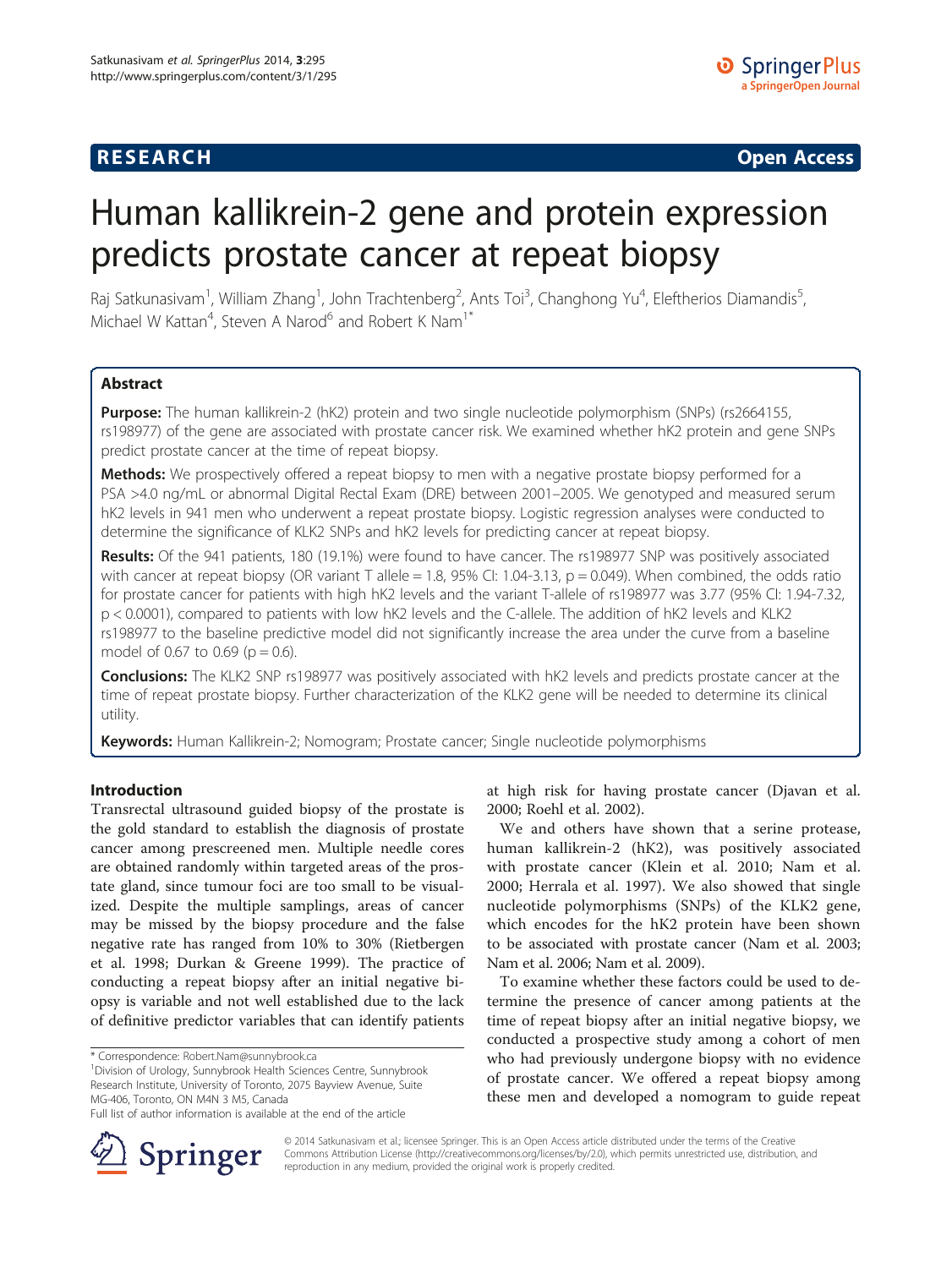biopsy in men having an initial negative biopsy. We also conducted decision curve analysis to determine whether these factors related to hK2 provided additional predictive value compared to conventional risk factors.

#### Materials and methods

# Study subjects

The study subjects were drawn from a pre-screened group of men at Sunnybrook Health Sciences Centre and University Health Network (Toronto, Canada) who underwent an initial prostate biopsy for either PSA >4.0 ng/mL or abnormal DRE. After institutional research ethics board (REB) approval, we offered all men over the age of 40 whom had an initial negative biopsy a repeat biopsy over the period of 2001 to 2005. A total of 1200 consecutive men with a negative biopsy over the study period were offered a repeat biopsy within a span of 6 months to 12 months after the date of their initial biopsy. Of 1200 men, 941 (78%) agreed to undergo a repeat biopsy. All repeat biopsies followed an extended 12-core TRUS-guided needle-biopsy technique (Babaian [2000\)](#page-6-0).

Baseline demographic risk factors and blood samples for serology and genotyping were collected prior to the first biopsy. Serum PSA and hK2 levels were measured using assays previously described (Nam et al. [2000\)](#page-6-0).

# Genotyping

We genotyped two polymorphisms (rs2664155/KL1 and rs198977/KL2) of the KLK2 gene that we previously showed to be positively associated with prostate cancer risk (Nam et al. [2006\)](#page-6-0). Genotyping was conducted using mass-spectrometry-based genotyping analysis using matrixassisted laser desorption ionization – time of flight (MassArray System, Sequenom Inc., San Diego, California, USA) following the manufacturer's instructions. Details of the SNPs regarding location, allele type, location and primers have been previously described in detail (Nam et al. [2006](#page-6-0)).

#### Data analysis

Cases were defined as patients with adenocarcinoma of the prostate on repeat biopsy and controls were men with no evidence of cancer (including benign prostatic hypertrophy, high-grade prostate intra-epithelial neoplasia and atypical small acinar proliferation). All baseline risk factors between cases and controls were compared. We ensured that KLK2 genotype frequencies were in Hardy-Weinberg equilibrium when examined in the control population. Serum hK2 levels and KLK2 genotype frequencies were compared between cases and controls. Serum hK2 levels were analysed by quartiles, which were based on the distribution of hK2 levels in the control group. Conventional risk factors together with hK2 levels and KLK2 genotype were examined using

multivariable unconditional logistical regression modeling. Both SNPs and serum hK2 levels, the variables of interest in this study, were included in the multivariate model and the inclusion of other variables into the final model was based on significance in univariate analysis or if widely accepted as a risk factor (e.g. family history). We determined the predictive value of our new model by comparing the area under the receiver operating characteristics curve (AUC) of our baseline risk model, which included age, ethnic background, PSA, DRE, past histology, prostate volume, and family history to the AUC after incorporating KLK2 genotype and hK2 level. Bootstrap with 2000 replicates was used to correct the over-fitting bias on the calculation of the AUCs.

We also sought to incorporate hK2 levels and KLK2 genotype into a nomogram to estimate the probability of prostate cancer at the time of repeat biopsy. This nomogram was designed in order to predict all prostate cancers as well as ≥ Gleason 7 prostate cancer. We characterized the clinical effects of this model using decision curve analysis (Vickers & Elkin [2006\)](#page-6-0). This methodology estimates the net benefit for predictive models by summing benefits (true positives) and subtracting the harms (false positives), whereby the latter is weighted using a factor related to the relative harm of a missed cancer in comparison to an unnecessary biopsy. The statistical significance is determined at a critical level of 0.05. Statistical analyses were completed using SAS (Version 9.1, SAS Institute Inc., Cary, NC, USA) the open source software R-2.11.0 (R Development Core Team, 2010) with additional package Design, and S-PLUS (Version 8, Insightful Corporation, Seattle, WA, USA).

# Results

A total of 941 men underwent repeat TRUS guided needle-core biopsy, of which 180 (19.1%) were found to have prostatic adenocarcinoma (cases). Of the patients with cancer, 6 (3.3%), 121 (67.2%), 46 (25.6%) and 7 (3.9%) men had Gleason ≤5, 6, 7 and ≥8 adenocarcinoma, respectively. On univariate analysis, lower prostate volume and non-benign initial biopsy histology (HGPIN and ASAP) were associated with prostate cancer (Table [1](#page-2-0)). Age, PSA, family history of prostate cancer, ethnicity, urinary symptoms and DRE were not significantly associated with prostate cancer risk at the time of repeat biopsy (Table [1](#page-2-0)). Serum hK2 levels were significantly higher among cases (mean  $hK2 = 0.246$  ng/mL) than controls (mean  $hK2 = 0.228$  ng/mL,  $p = 0.02$ ), and the rs198977 KLK2 SNP was significantly associated with prostate cancer (Table [1](#page-2-0)).

From multivariable analysis of the baseline risk factors, age, TRUS volume, ethnic background and initial biopsy histology were associated with prostate cancer on repeat biopsy (Table [2\)](#page-3-0). Among the two KLK2 SNP variants,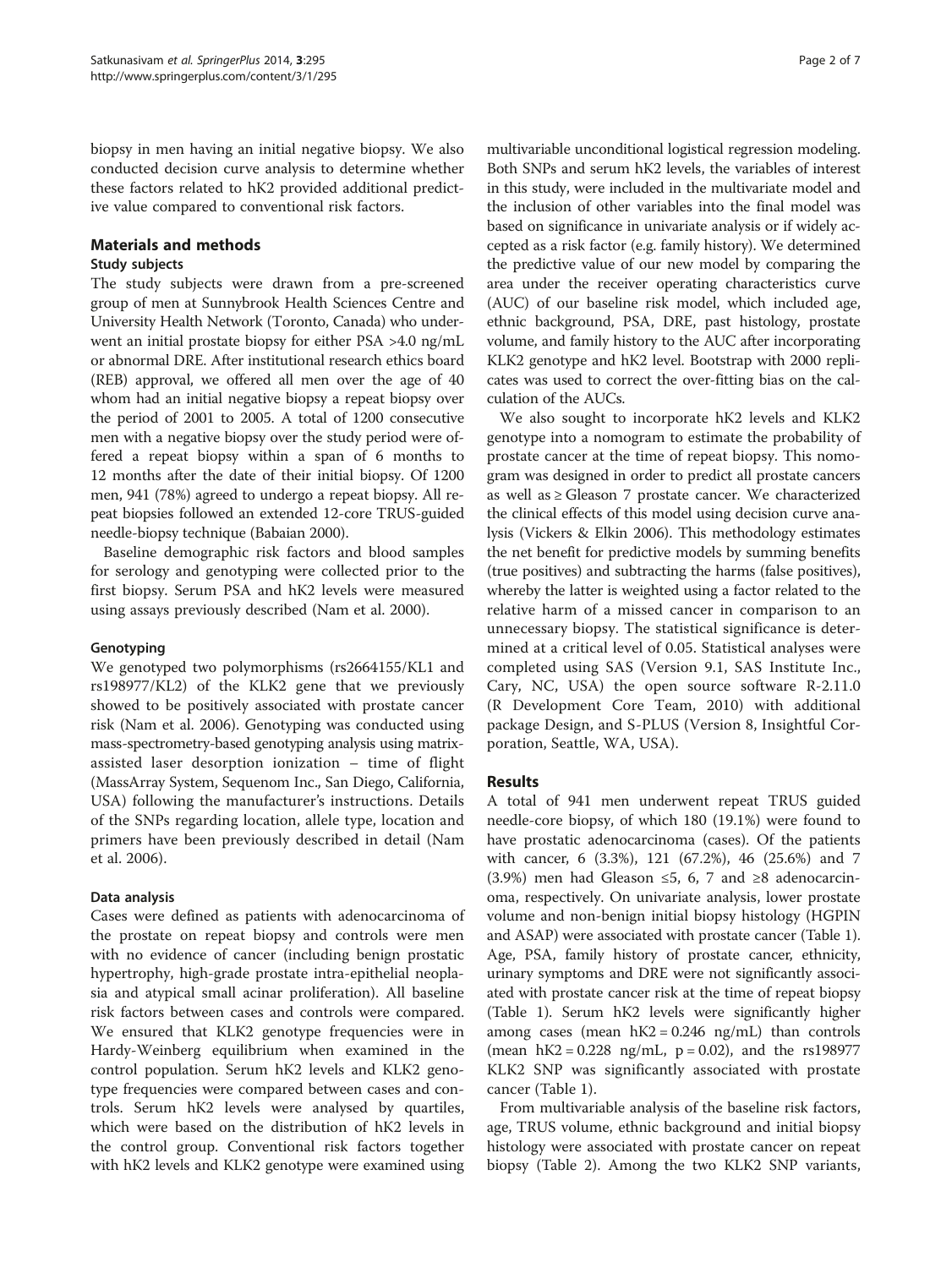| Subgroup                        |                           | Cases (n = 180), $(\% )$ | Controls ( $n = 761$ ), (%) | $P (x^2)^*$ |
|---------------------------------|---------------------------|--------------------------|-----------------------------|-------------|
| Age                             | $<\!\!50$                 | 4(14.3)                  | 24 (85.7)                   | 0.19        |
|                                 | 50-60                     | 41 (15.4)                | 225 (84.6)                  |             |
|                                 | 60-70                     | 87 (20.0)                | 348 (80.4)                  |             |
|                                 | >70                       | 48 (22.6)                | 164 (77.4)                  |             |
| PSA (ng/mL)                     | < 10.0                    | 120 (18.6)               | 527 (81.4)                  | 0.65        |
|                                 | 10.0-20.0                 | 46 (19.7)                | 188 (80.3)                  |             |
|                                 | >20.0                     | 14(23.3)                 | 46 (76.7)                   |             |
| TRUS volume (cc)                | $<$ 47.0                  | 77 (28.5)                | 193 (71.5)                  | < 0.0001    |
|                                 | 47.0-67.0                 | 51(21.0)                 | 192 (79.0)                  |             |
|                                 | 67.0-93.1                 | 27 (12.7)                | 185 (87.3)                  |             |
|                                 | >93.1                     | 25(11.6)                 | 191 (88.4)                  |             |
| <b>Family history</b>           | Negative                  | 152 (18.5)               | 668 (81.5)                  | 0.23        |
|                                 | Positive                  | 28 (23.1)                | 93 (76.9)                   |             |
| Presence of LUTS                | Negative                  | 104(21.4)                | 382 (78.6)                  | 0.067       |
|                                 | Positive                  | 76 (16.7)                | 379 (83.3)                  |             |
| DRE                             | Normal                    | 130 (18.6)               | 569 (81.4)                  | 0.61        |
|                                 | Abnormal                  | 48 (20.1)                | 191 (79.9)                  |             |
| <b>Ethnic background</b>        | Other                     | 3(9.1)                   | 30 (90.9)                   | 0.074       |
|                                 | Asian                     | 8 (11.9)                 | 59 (88.1)                   |             |
|                                 | White                     | 147 (19.4)               | 609 (80.6)                  |             |
|                                 | Black                     | 22 (25.9)                | 63 (74.1)                   |             |
| <b>Initial Biopsy Pathology</b> | Normal or BPH             | 93 (14.8)                | 537 (85.2)                  | < 0.0001    |
|                                 | <b>HGPIN</b>              | 62 (25.6)                | 180 (74.4)                  |             |
|                                 | ASAP                      | 25 (36.2)                | 44 (63.8)                   |             |
| rs2664155 (KL1)                 | GG                        | 80 (18.4)                | 354 (81.6)                  | 0.35        |
|                                 | GA                        | 74 (18.5)                | 326 (81.5)                  |             |
|                                 | AA                        | 26 (24.3)                | 81 (75.7)                   |             |
| rs198977 (KL2)                  | $\mathsf{CC}$             | 70 (15.8)                | 374 (84.2)                  | 0.018       |
|                                 | CT                        | 82 (20.9)                | 311 (79.1)                  |             |
|                                 | $\top\hspace{-0.1cm}\top$ | 28 (26.9)                | 76 (73.1)                   |             |
| Mean (Median) hK2 Level (ng/mL) |                           | 0.246(0.193)             | 0.228(0.163)                | 0.02        |

<span id="page-2-0"></span>

|  |  |  |  |  |  | Table 1 Frequency distribution of established and putative risk factors for prostate cancer among cases and controls |  |
|--|--|--|--|--|--|----------------------------------------------------------------------------------------------------------------------|--|
|--|--|--|--|--|--|----------------------------------------------------------------------------------------------------------------------|--|

Abbreviations: TRUS = Transrectal Ultrasound, DRE = Digital Rectal Exam, LUTS = Lower Urinary Tract Symptoms; \*Chi-Square Test.

KL2 (rs198977) was positively associated prostate cancer at repeat biopsy (OR variant T allele = 1.81, 95% CI: 1.04-3.13,  $p = 0.049$ ). Additionally, serum hK2 level was associated with prostate cancer ( $OR = 2.03$ , 95% CI: 1.4-2.99,  $p = 0.002$ , Table [2\)](#page-3-0).

The area under the curve (AUC) for the baseline model, which included age, ethnic background, PSA, DRE, past histology, prostate volume, and family history was 0.67. The addition of hK2 levels and the KLK2 SNPs to the baseline predictive model increased the AUC to  $0.69$  (p = 0.586 for the difference by 2000 bootstrap resamples).

The relationships between rs198977 and hK2 levels were examined using autosomal dominant and recessive models (Table [3\)](#page-3-0). The KLK2 rs198977 genotypes were

positively associated with  $hK2$  levels ( $p = 0.02$ ). When combined, the odds ratio for prostate cancer for patients with high hK2 levels and the variant T-allele of rs198977 was 3.77 (95% CI: 1.94-7.32, p < 0.0001), compared to patients with low hK2 levels and the C-allele (Table [4](#page-3-0)).

We incorporated hK2 level and KLK2 SNPs to construct a nomogram for calculating the probability of a prostate cancer, and in particular, for  $\geq$  Gleason 7 prostate cancer on repeat biopsy (Figure [1\)](#page-4-0). Figure [2](#page-5-0) shows the decision curve for our full model, including both KLK2 SNPs and hK2 level. The net benefit of the three markers, however, was not superior to alternative strategies, including performing biopsies based on conventional risk factors.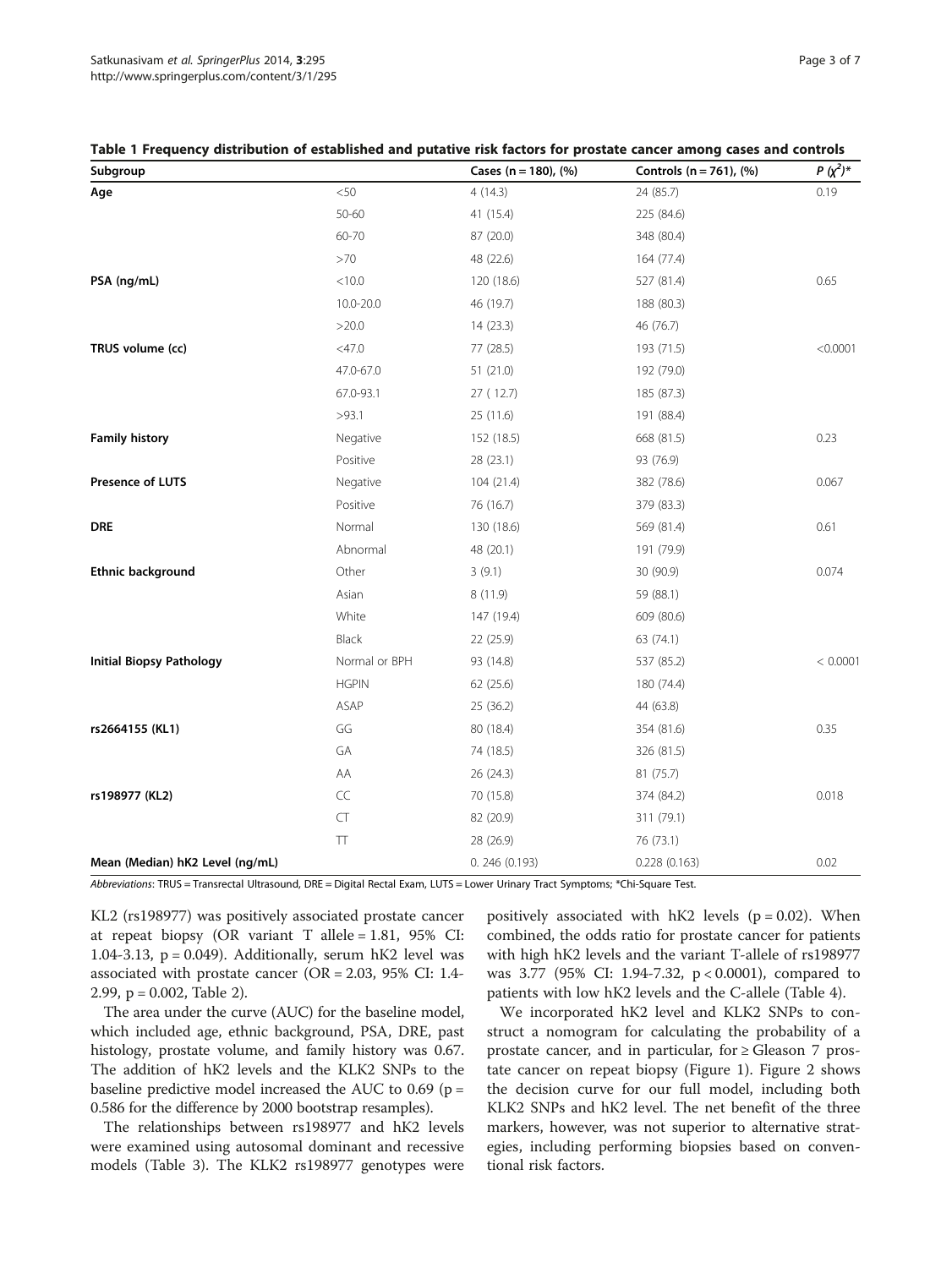| <b>ICPCAL DIOPSY</b>            |               |                   |               |          |
|---------------------------------|---------------|-------------------|---------------|----------|
| Subgroup                        |               | <b>Odds Ratio</b> | 95% CI        | P        |
| Age                             |               | 1.35              | $1.02 - 1.79$ | 0.049    |
| PSA (ng/mL)                     |               | 1.41              | $1.02 - 1.96$ | 0.092    |
| <b>DRE</b>                      |               | 1.20              | $0.80 - 1.80$ | 0.372    |
| <b>Presence of LUTS</b>         |               | 0.80              | $0.56 - 1.13$ | 0.205    |
| TRUS volume (cc)                |               | 0.33              | $0.24 - 0.45$ | < 0.0001 |
| <b>Family history</b>           |               | 1.40              | $0.86 - 2.28$ | 0.175    |
| <b>Ethnic background</b>        | Other + Asian | 1.00              |               | 0.006    |
|                                 | White         | 2.30              | $1.15 - 4.62$ |          |
|                                 | Black         | 4.01              | $1.70 - 9.45$ |          |
| <b>Initial Biopsy Pathology</b> | BPH or Normal | 1.00              |               |          |
|                                 | <b>HGPIN</b>  | 1.79              | $1.22 - 2.62$ | 0.0002   |
|                                 | ASAP          | 2.62              | $1.51 - 4.54$ |          |
| rs2664155 (KL1)                 | GG vs. GA     | 1.47              | $0.84 - 2.57$ | 0.218    |
|                                 | GG vs. AA     | 1.14              | $0.78 - 1.69$ |          |
| rs198977 (KL2)                  | TT vs. CT     | 1.23              | $0.72 - 2.09$ | 0.049    |
|                                 | TT vs. CC     | 1.81              | $1.04 - 3.13$ |          |
| hK2 Level (ng/mL)               |               | 2.03              | $1.4 - 2.99$  | 0.002    |

<span id="page-3-0"></span>Table 2 Multivariable analysis of KLK2 SNPs and hK2 levels in predicting the presence of prostate cancer at the time of repeat biopcy

#### **Discussion**

The purpose of this study was to examine predictors of prostate cancer at repeat biopsy in a prospective fashion with intent to re-biopsy all men with an initial negative biopsy. Among pre-screened men undergoing a repeat biopsy, we have found an association between the KLK2 SNP rs198977 as well as serum hK2 levels and prostate cancer. Serum levels of hK2 were positively associated with rs198977 variants, however, incorporation of these markers to our model did not significantly improve its predictive ability. While the latter highlights a potential lack of clinical utility, hK2 and KLK2 SNPs may still have a discriminatory role, but require further characterization.

Djavan et. al. published a large prospective study of 1050 men with PSA 4 to 10 ng/ml in whom systematic sextant biopsies were performed in all those with negative initial biopsy (Djavan et al. [2000\)](#page-6-0). Of the 820 men with initial negative biopsies, 10% were found to have prostate cancer on repeat biopsy, which was most

Table 3 Relationship between rs198977 genotype and hK2 levels

| <b>KL2 Genotype</b>    | hK <sub>2</sub> Level | <b>KL2 Genotype</b>                   | hK <sub>2</sub> Level |  |
|------------------------|-----------------------|---------------------------------------|-----------------------|--|
| rs198977               | $(nq/mL)^*$           | rs198977                              | $(nq/mL)^*$           |  |
| $CC (n = 444)$         |                       | $0.214 \pm 0.213$ <b>CC (n = 444)</b> | $0.214 \pm 0.213$     |  |
| $CT$ or $TT$ (n = 497) |                       | $CT (n = 393)$                        | $0.240 + 0.241$       |  |
|                        | $0.247 \pm 0.243$     | TT (n = 104)                          | $0.271 + 0.251$       |  |
| P (between genotypes)  | 0.03                  |                                       | 0.02                  |  |
|                        |                       |                                       |                       |  |

Abbreviations: C, Wild-Type Allele; T, Variant Allele. \*t-test.

strongly predicted by percent free PSA and transition zone PSA. The low detection rates of prostate cancer on repeat biopsy was likely due to the exclusion of men with PSA >10. No other novel factors were examined. More contemporary studies have consisted of case series with a focus on PSA and rate of change. While there have been nomograms derived from these studies, they offer conflicting evidence on the role of PSA and its calculated kinetics (e.g. doubling time) in predicting prostate cancer in the repeat biopsy setting (Moussa et al. [2010](#page-6-0); Benecchi et al. [2008](#page-6-0)).

This current study adds to the observation that PSA is a poor marker for guiding which patients require a repeat biopsy. In the setting of repeat prostate biopsy, percent free PSA and PSA density may be useful (Djavan et al. [2000](#page-6-0)), however, the only established predictors of prostate cancer are the presence of high grade prostatic

Table 4 Adjusted Odds ratios for prostate cancer detection for each combination of rs198977 Genotype and circulating hK2 levels

|                 | <b>KL2 Genotype</b> |      |                          |          |  |
|-----------------|---------------------|------|--------------------------|----------|--|
|                 | rs198977            |      |                          |          |  |
| hK2 Level       | CC                  |      | CT or TT                 |          |  |
|                 | OR (95% CI)         | P    | OR (95% CI)              | P        |  |
| < 0.101         | 1.00                |      | $0.86$ ( $0.40 - 1.83$ ) | 0.22     |  |
| $0.101 - 0.163$ | $1.51(0.7 - 3.2)$   | 0.81 | $1.49(0.75 - 2.97)$      | 074      |  |
| 0.163-0.289     | 1.42 (0.68-2.98)    | 0.61 | $3.77(1.94 - 7.32)$      | < 0.0001 |  |
| >0.289          | $1.59(0.71 - 3.55)$ | 0.97 | $2.65(1.29 - 5.44)$      | 0.026    |  |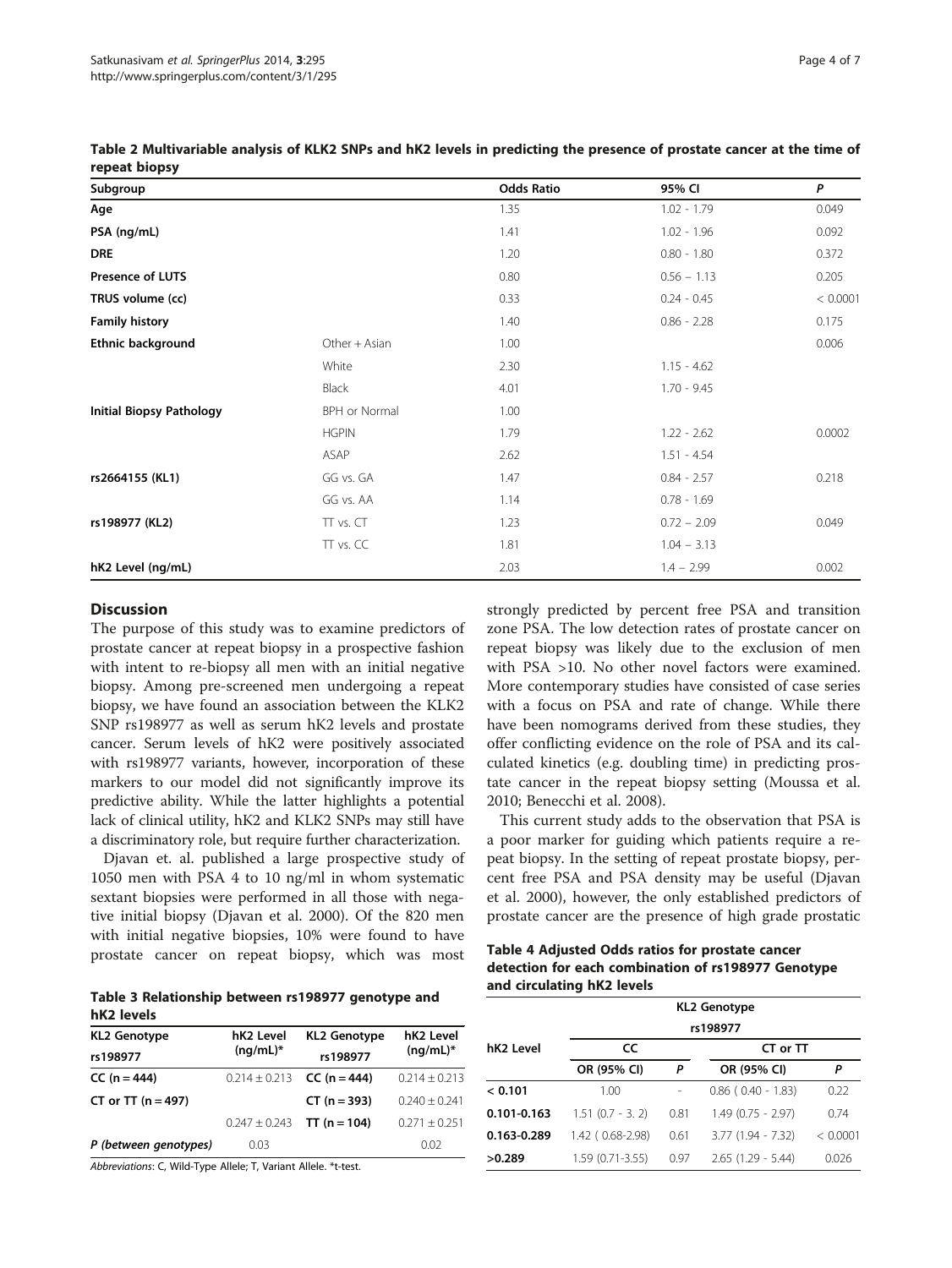<span id="page-4-0"></span>

intraepithelial neoplasia (HGPIN) and atypical small acinar-cell proliferation (ASAP) (Epstein & Potter [2001](#page-6-0)). Recent studies have shown that ASAP and HGPIN can increase risk of prostate cancer by 42% and 16% respectively in patients undergoing repeat extended core biopsy (Campos-Fernandes et al. [2009](#page-6-0)). In our analysis of risk factors, we have show that the presence of HGPIN remains a strong predictor of prostate cancer on repeat

biopsy, despite the fact its role has been questioned in recent literature (Gallo et al. [2008\)](#page-6-0).

The biology of prostate cancer, particularly, the shared androgen dependence of PSA and hK2, taken together with our previous work adds to the mounting evidence that KLK2 is a prostate cancer susceptibility gene. While it is established that hK2 activates the precursor of PSA, the role of this serine protease in normal and malignant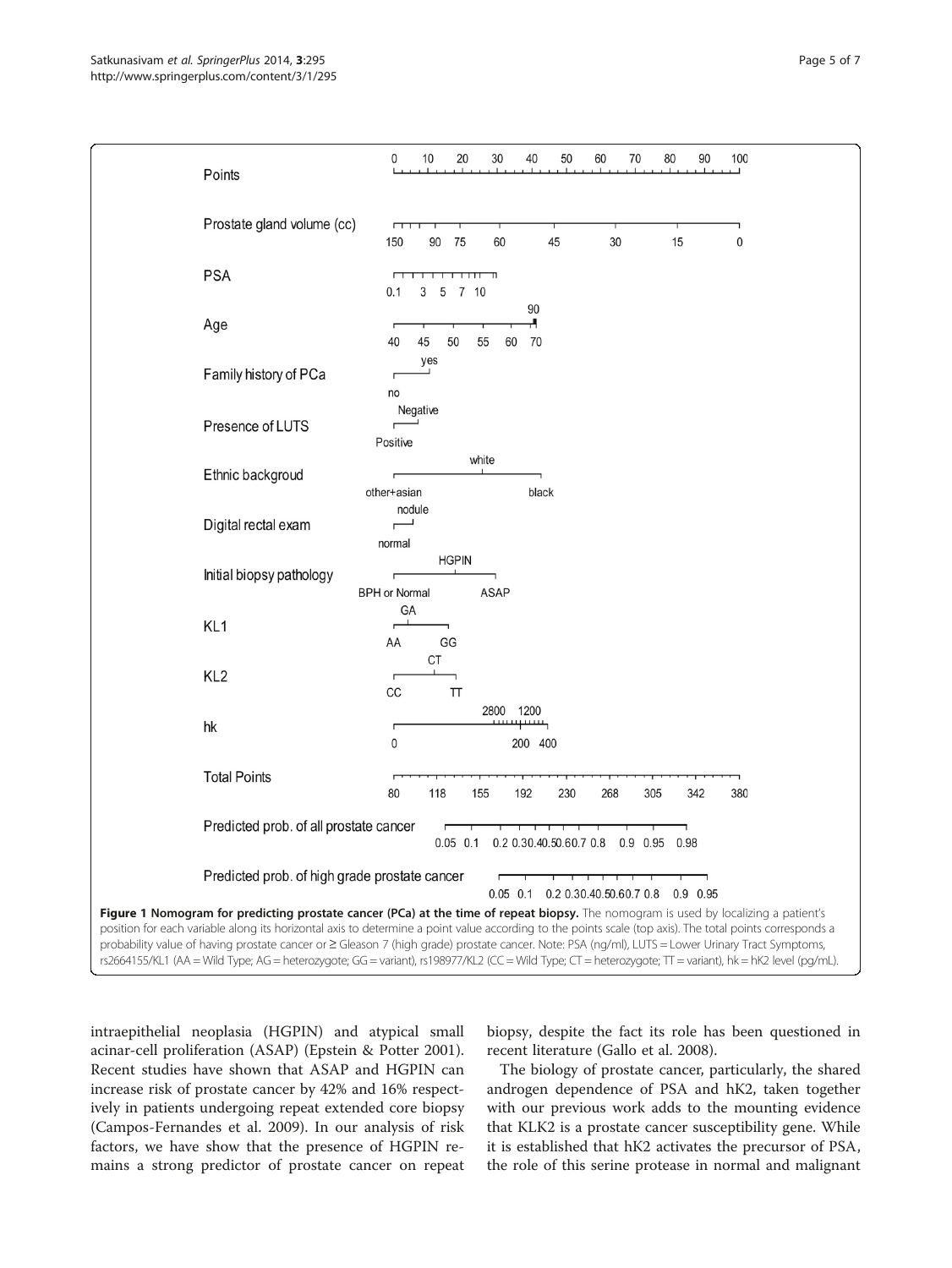<span id="page-5-0"></span>

cells is unclear, specifically the mechanism by which the SNPs studied may modulate enzymatic activity and their relationship to serum hK2 levels. In our previous work, the group of patients having the highest quartile of hK2 level and 'T' variant of rs198977 (KL2) had the highest risk (OR 13.9, p = 0.0001) (Nam et al. [2003](#page-6-0)). The variant (TT) genotype of KL2 positively correlated with hK2 levels in this study, whereas the opposite effect had been demonstrated previously (Nam et al. [2006\)](#page-6-0).

Our previous work has established the utility of hK2 levels and KLK2 SNPs in the screening setting (Nam et al. [2000;](#page-6-0) Nam et al. [2003](#page-6-0); Nam et al. [2006](#page-6-0)). More recently, others have integrated hK2 with intact, total, and free PSA to construct a "kallikrien-panel" that has been shown to improve the prediction of prostate cancer in previously unscreened men with an elevated PSA (>3 ng/mL) derived from the Rotterdam cohort of the ERSPC (European Randomized Study of Screening for Prostate Cancer) (Vickers et al. [2008\)](#page-6-0). Gupta et al. applied this panel to men with negative initial biopsies, however, only 40% of men underwent repeat biopsy, due to refusal or a PSA of less than 3.0 ng/mL which may explain the low cancer detection rate of 12% (Gupta et al. [2010\)](#page-6-0). Nevertheless, the addition of the panel containing hK2 to a baseline model appeared to improve the AUC. However, the authors did not control for initial biopsy histology such as ASAP or HGPIN.

The strength of this study lies in a large prospective cohort that was rigorously offered repeat biopsy. We have, for the first time, incorporated hK2 levels with a novel SNP to enhance the prediction of prostate cancer in this setting. Nonetheless, while our nomogram may have clinical utility, the added improvement to this instrument by the addition of hK2 and KL2 SNP was minimal and not statistically significant. In our analysis, the predictive ability of our model only improved minimally from 0.67 to 0.69 and was not significant. Moreover, decision curve analysis did show improved net benefit over the clinical model across most threshold properties, although this is a minimal benefit. Future direction for